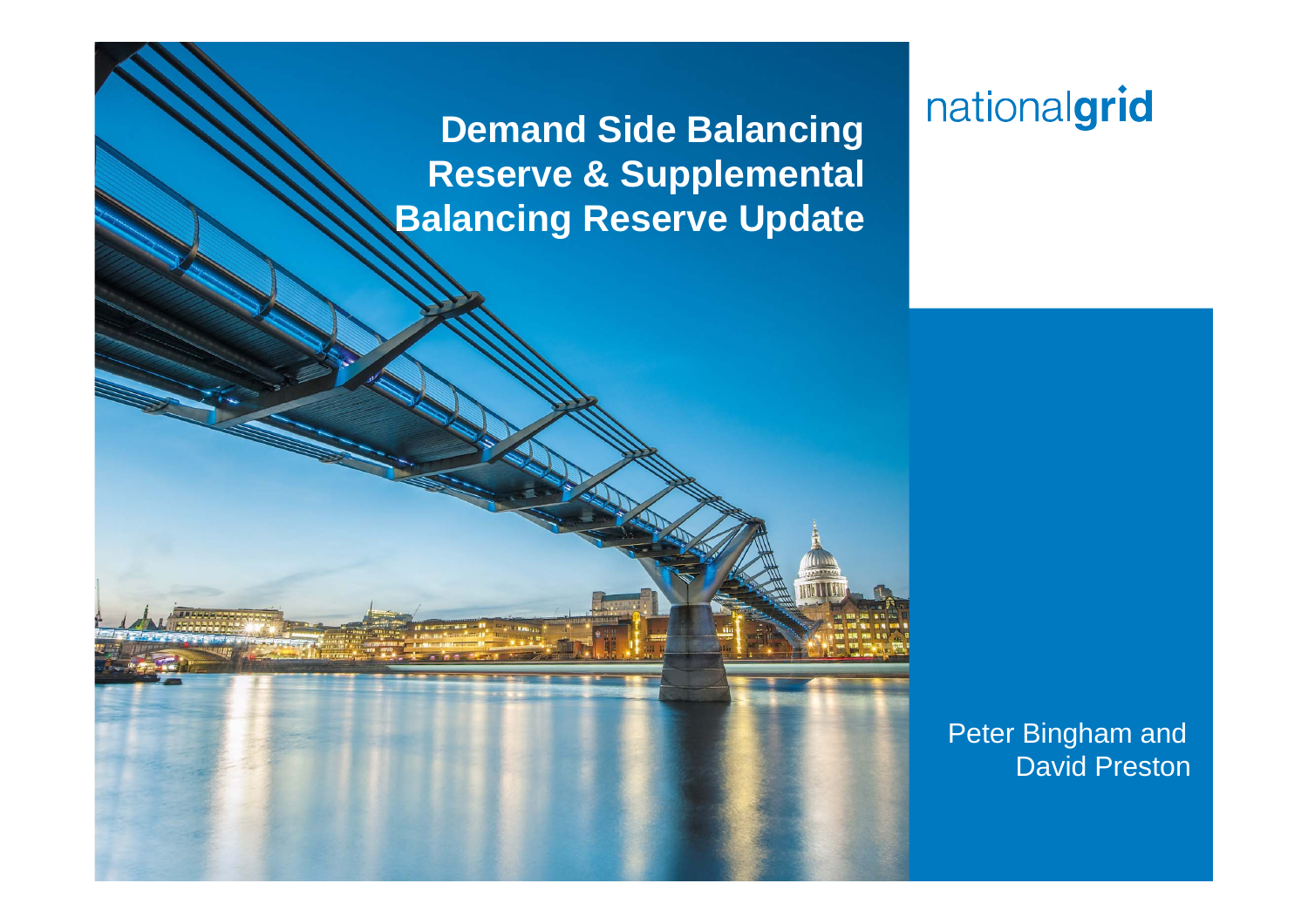## **Agenda**

#### **DSBR**

■ 2014/15 tender results

- 2014/15 validation process
- Dispatch system development
- Operational messaging (DSBR and SBR)
- 2015/16 tender timetable and "Holding" MPAN flexibility

#### **SBR**

**No** Verbal tender update

#### **Q&A**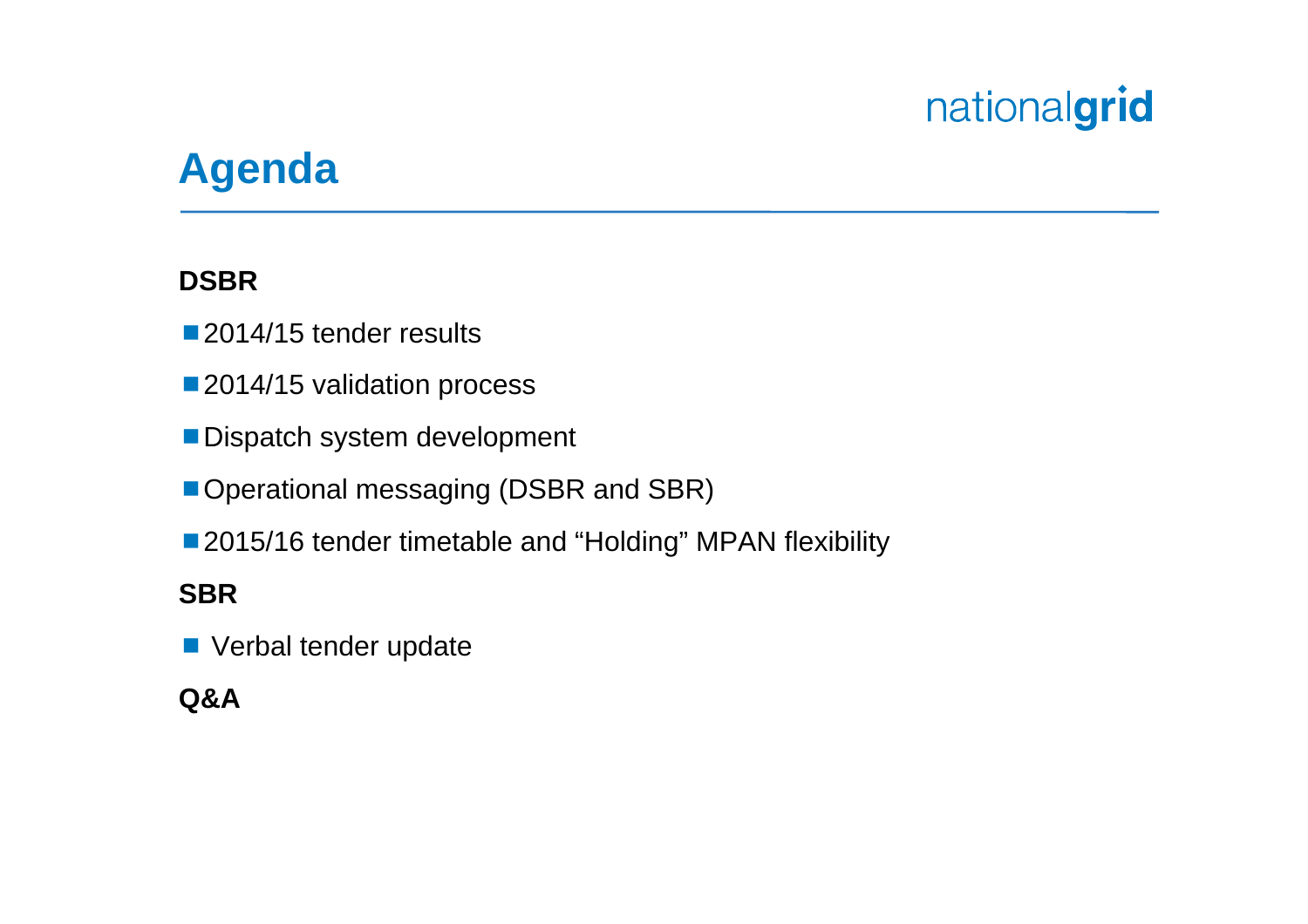#### **DSBR – 2014/15 tender results**

- $\Box$ 14/15 Tender window open from  $10<sup>th</sup>$  June '14 to  $25<sup>th</sup>$  July '14
- $\mathbb{R}^2$  Encouraging levels of engagement and participation with all 3 customer categories represented
- $\mathcal{L}_{\mathcal{A}}$  Full 3 phase validation exercise completed accessing ECOES and HHDC data for the 1st time (under BSC Mod P299)
- $\mathcal{L}_{\mathcal{A}}$ All tenders met economic criteria set out in procurement methodology
- Contracts agreed with 24 DSBR Units from 12 companies, representing 431 sites / MPANs and 319MW
- k. Dispatch and Settlement discussions ongoing with all providers in advance of service going live in November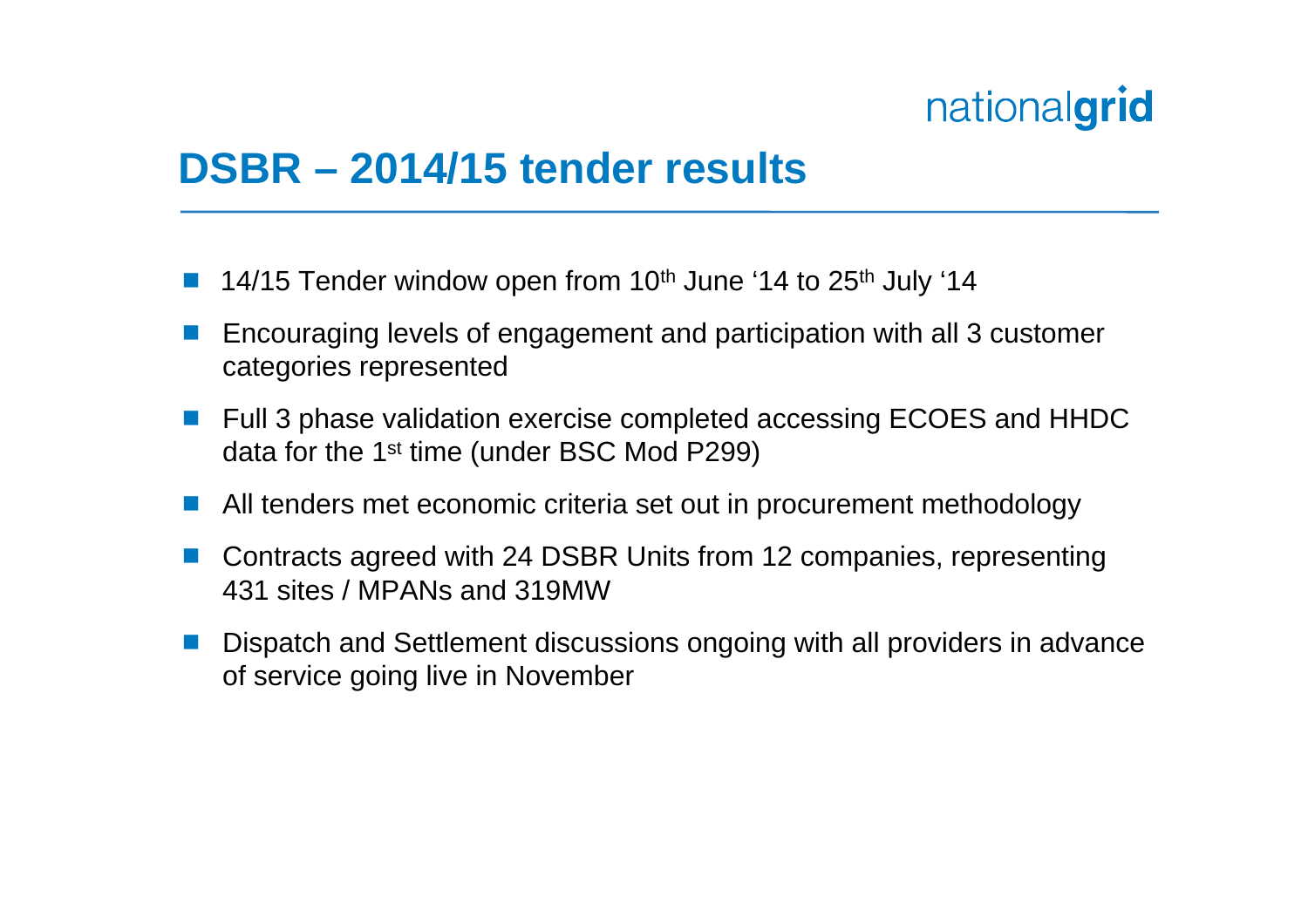## **DSBR – 2014/15 validation process**

- $\Box$ Validation took place between 28<sup>th</sup> July '14 to 22<sup>nd</sup> August '14
- $\mathbb{R}^2$  501 MPANs exposed to 3 levels of validation (wholly new process)
	- $\mathbb{R}^n$ Address and meter energisation check (ECOES) – All
	- $\overline{\mathbb{R}}$ kW Volume validation using HHDC data from 13/14 winter – 95%
	- $\overline{\mathbb{R}}$ Site contact discussion  $-$  All 3<sup>rd</sup> Party offered sites
- $\mathcal{L}^{\text{max}}$ 332 MPANs accepted as tendered
- $\Box$ 105 MPANs volume offer amended
- $\mathbb{R}^2$ 64 MPANs rejected
- Validation process will be repeated for 15/16 tenders but differing baseline winters will be used depending on timing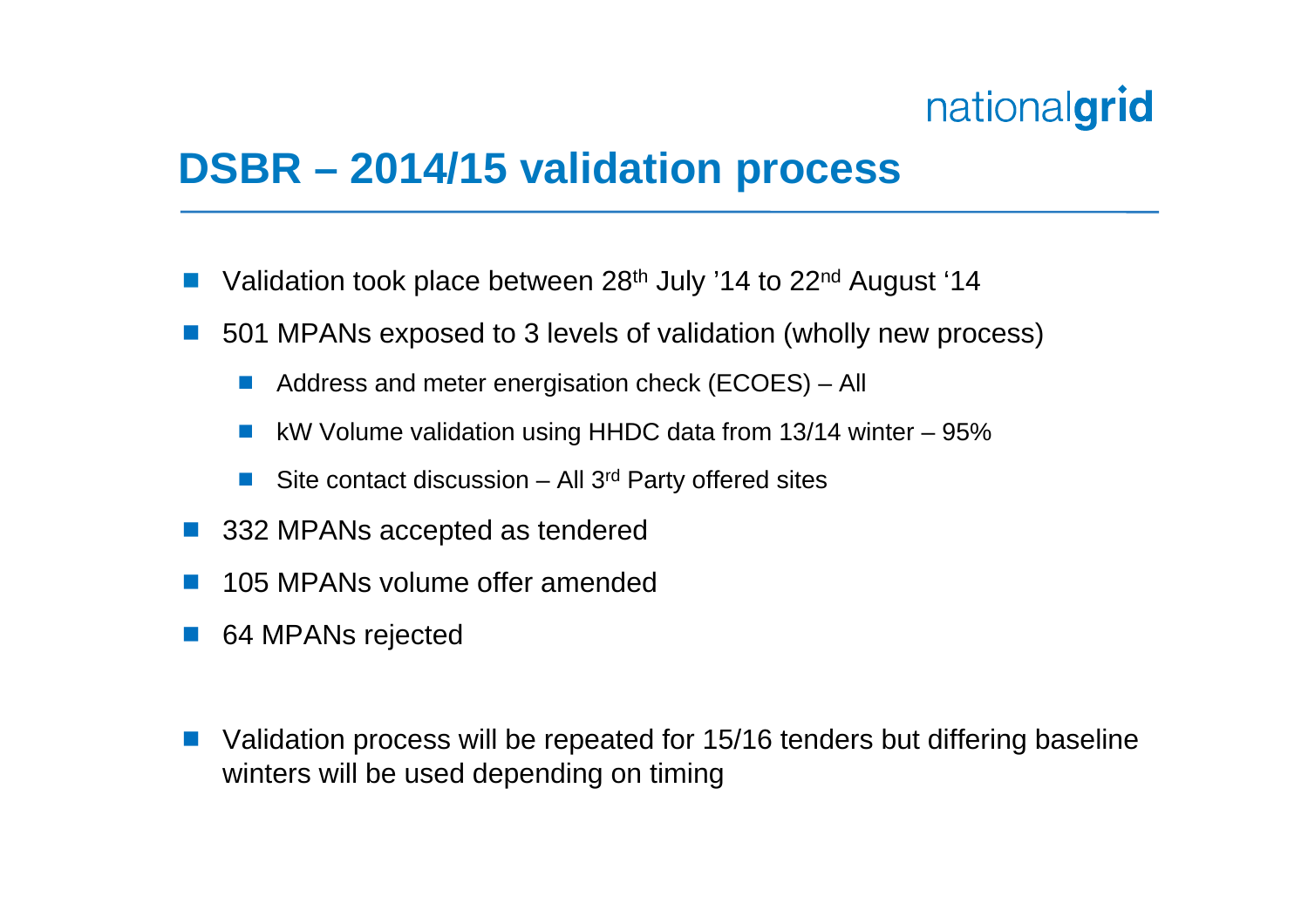## **DSBR – Dispatch system development**

- $\Box$ Dispatch system delivery imminent
- $\mathbb{R}^2$  Login details to be sent to registered Dispatch contact (new account) with user required to follow on screen process to set up account
- $\Box$  Dispatch process published
	- $\overline{\mathbb{R}}$ Text message notification sent to primary dispatch mobile number
	- $\mathcal{C}^{\mathcal{A}}$  DSBR provider prompted to login to Dispatch portal to view instructions (including start time, end time and impacted DSBR Unit)
	- $\mathbb{R}^3$  Button to acknowledge instruction. Once acknowledged the dispatch is visible in a separate acknowledged list.
	- $\mathbb{R}^3$  Acknowledgement is essential for Control Room confidence in product, however expectation is that all dispatches will trigger a response
- **Further instructions / advice to be communicated with login details.**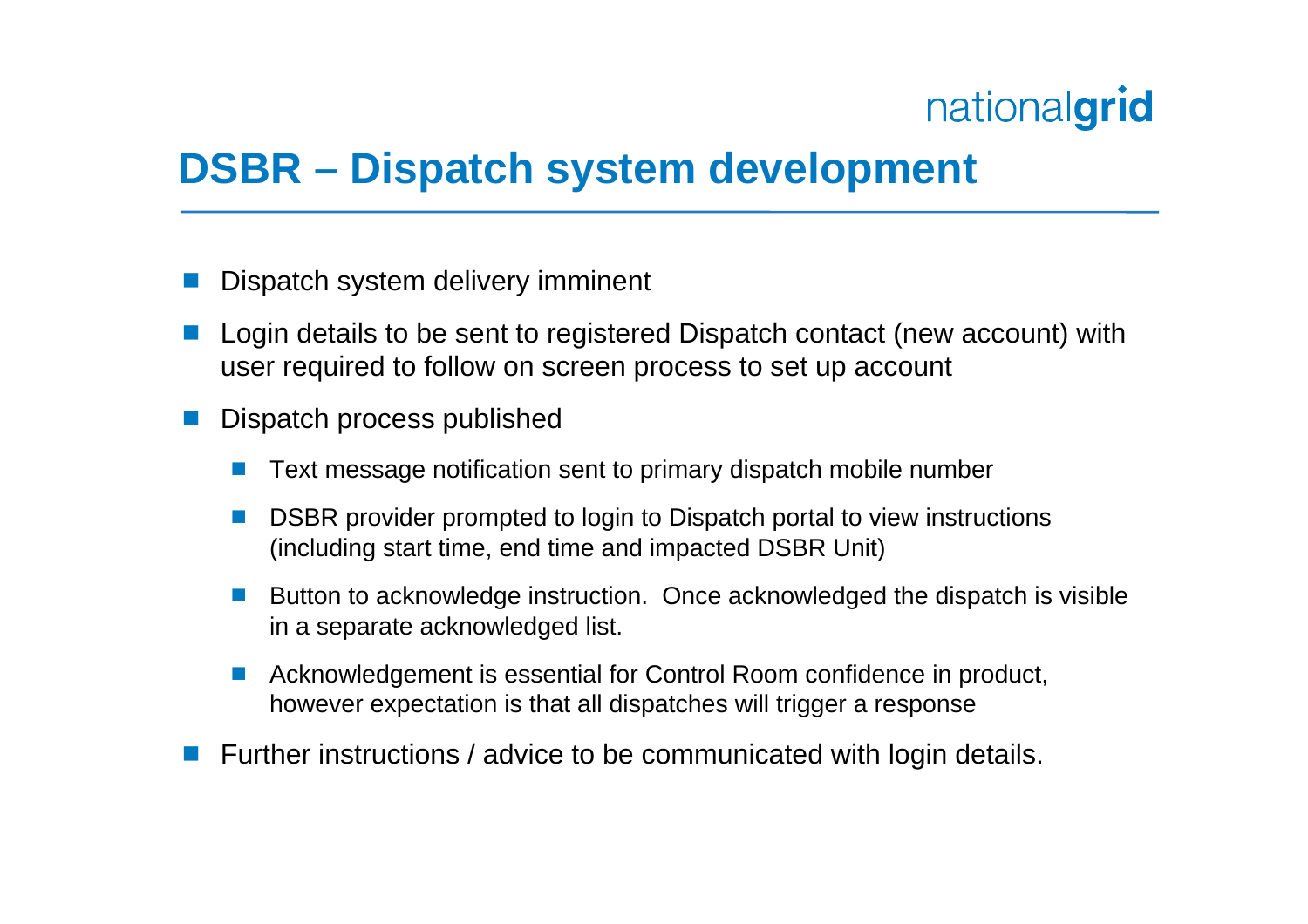# **DSBR – Operational messaging (DSBR and SBR)**

 $\Box$ Four new warning messages created on BM Reports

- **DSBR** dispatched today
- SBR plant warmed today
- $\overline{\mathbb{R}}$ SBR dispatched today
- p. SBR plant being tested today
- $\Box$  Warning messages will refer reader to a new National Grid Contingency Balancing Reserve Operational Information webpage, showing:-
	- $\overline{\mathbb{R}}$  DSBR spreadsheet detailing dispatch events for the season, updated after each event, including volume per SP and max price per MWh
	- $\overline{\mathbb{R}}$  A list of contracted SBR units to correlate to BM Reports messages re SBR unit tests, warming or dispatch

nationalgrid

http://www2.nationalgrid.com/UK/Services/Balancing-services/Systemsecurity/Contingency-balancing-reserve/Operational-Information/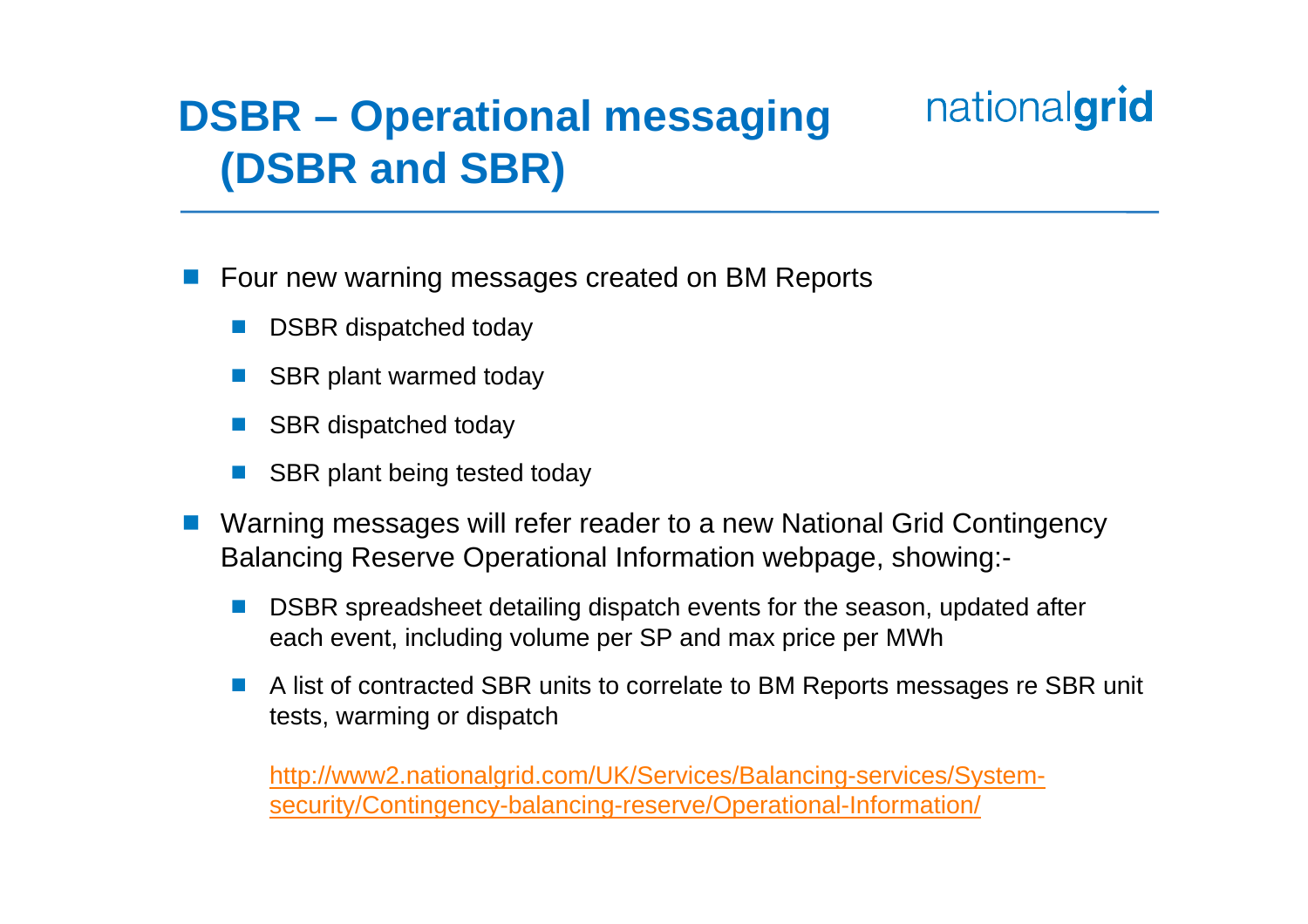#### nationalgrid **DSBR – 2015/16 tender timetable"Holding MPAN flexibility"**

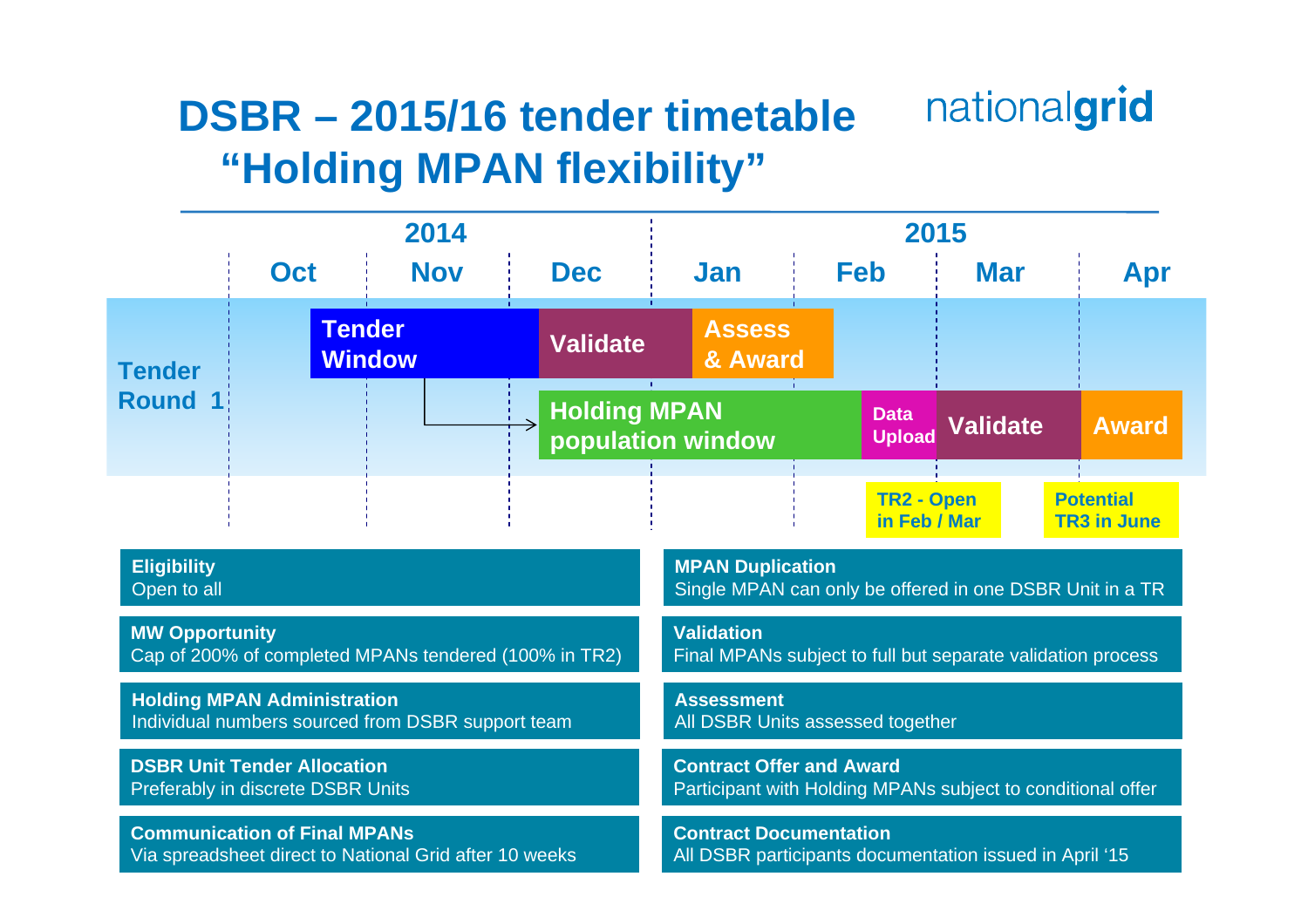## **SBR – Verbal update**